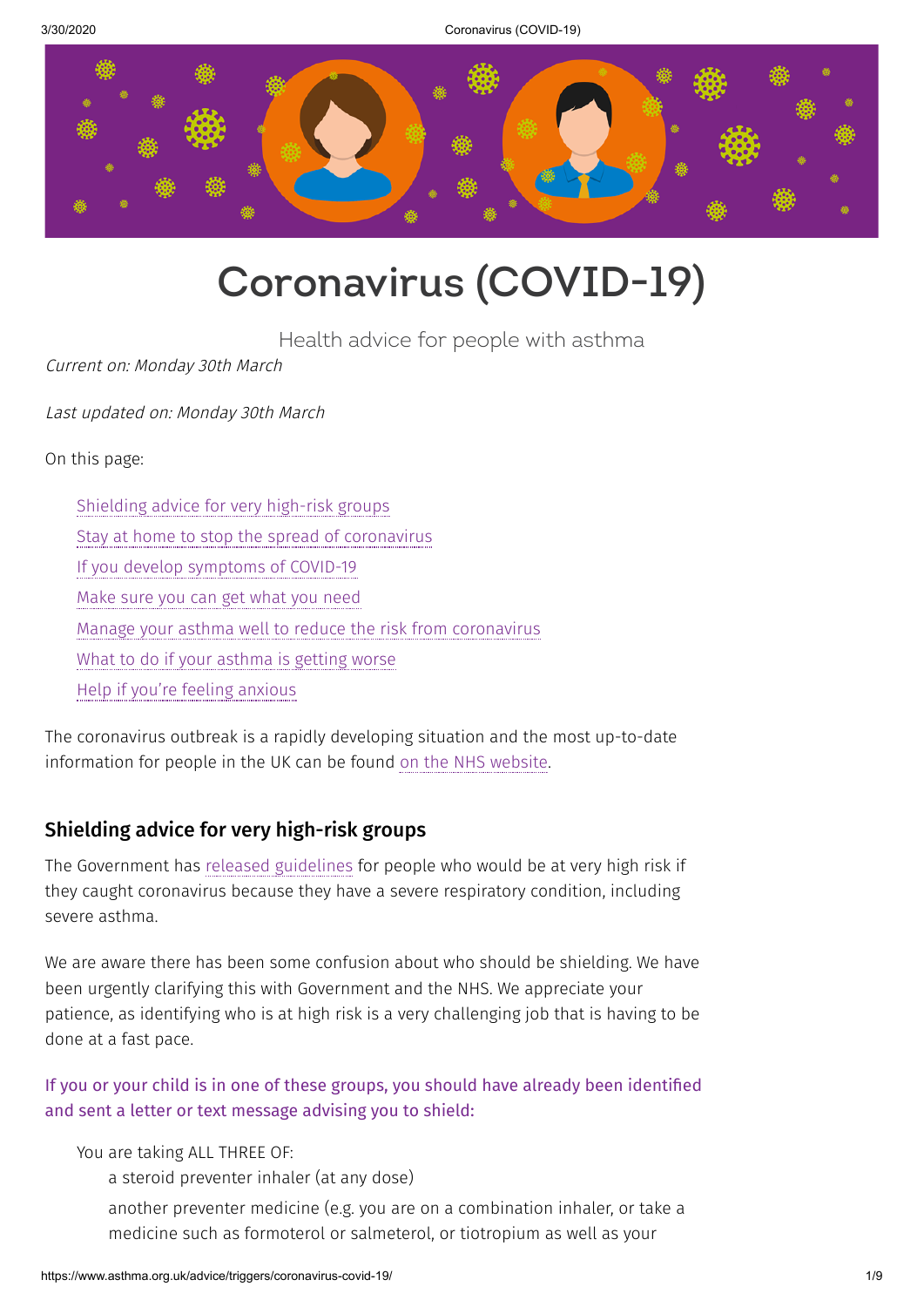steroid inhaler, or if you are taking montelukast)

regular or continuous oral steroids (which means you have had 4 or more prescriptions for oral steroids in the lsat 6 months)

Or you have been admitted to hospital in the last 12 months for your asthma Or you have ever been admitted to an intensive care unit for your asthma.

If you have not received a letter or text message yet, and you are in one of these groups, you should follow the shielding guidance anyway. Only contact your GP or hospital doctor if you need a letter, for example to prove this status to your employer. If you need to do this, you can do it now if you are in England, from Tuesday 31st March if you are in Scotland or Wales, or later in the week if you are in Northern Ireland. If you do not need this letter, then please just follow the shielding guidance, and there is no need to contact your doctor.

#### If you or your child is taking any of the below medicines:

You may not have received a letter advising you to shield yet, but we would advise you shield anyway.

This advice has been agreed in collaboration with the National Clinical Director for Respiratory at NHS England.

Any [biologic](https://www.asthma.org.uk/advice/severe-asthma/treating-severe-asthma/xolair-and-new-treatments/) therapy, also called a mAb (Xolair/omalizumab, Nucala/mepolizumab, Cinqaero/reslizumab, Fasenra/benralizumab)

Antibiotic tablets or liquid for asthma every week as a preventer (e.g. azithromycin)

A combination inhaler that also contains a long-acting bronchodilator (e.g. Seretide, Fostair, Symbicort) at a high daily steroid dose (see the table [below\)](#page-4-2) An inhaler with a high daily steroid dose (see the table [below\)](#page-4-2) AND you are taking Montelukast

We know it might be challenging to go into shielding without having a letter to prove this to your employers. You can request [Government](https://www.gov.uk/coronavirus-extremely-vulnerable) support for shielding, whether you have been sent a letter or not. And you may be able to get local support from a mutual aid [network.](https://covidmutualaid.org/local-groups/)

We also suggest you approach your employer directly to discuss your need to shield. The Government advice is that employers must support vulnerable and at-risk workers to protect themselves. This ACAS advice for [employees](https://www.acas.org.uk/coronavirus/vulnerable-people-and-high-risk) who want to shield may be useful when talking to your employer.

The shielding advice also applies to key workers. For example, you can find the NHS Employers' guidance [here.](https://www.nhsemployers.org/covid19/health-safety-and-wellbeing/supporting-our-most-vulnerable-people)

We will update this advice if anything changes and we will continue to push for support for people with asthma who need to shield. We will also monitor how all guidance is being implemented to ensure people with asthma are sufficiently protected and supported.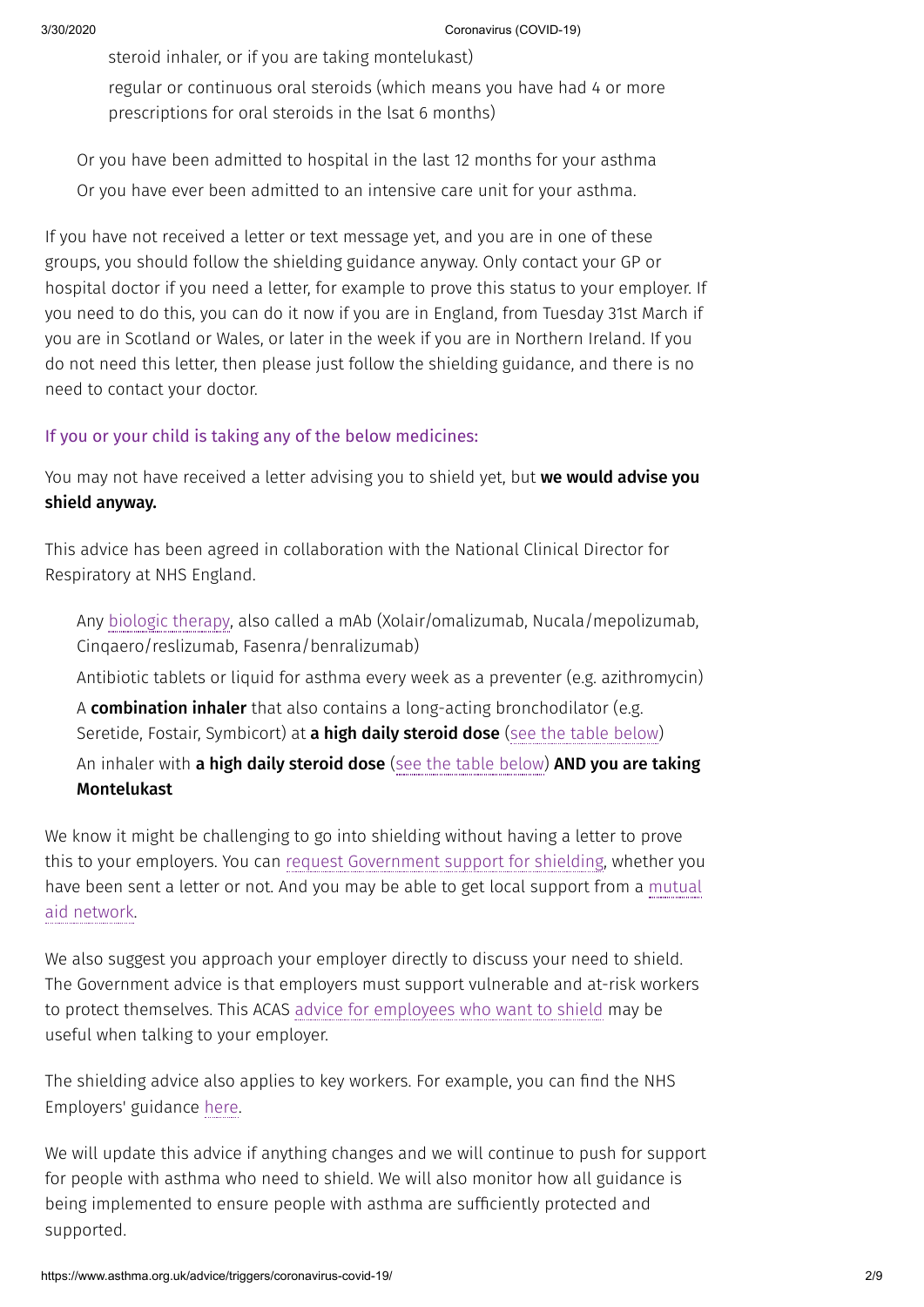#### If you are shielding, you should:

Stay at home at all times and avoid any face-to-face contact with others for at least 12 weeks.

Get food, medicines and other essential items delivered, and have the person delivering them leave them at the door. You can ask friends and neighbours to help with this, or use delivery services. If you can't do this, public services and charities are gearing up to help people who have to stay at home. If you need to, you can register for extra [services](https://www.gov.uk/coronavirus-extremely-vulnerable) from Government.

Use phone or online services to contact your GP or other services if needed. Inside your home, minimise all non-essential contact with other people you live with.

People who provide essential support for you, such as healthcare or support with your daily needs or social care, can still come to your home. But if they have symptoms of COVID-19, they should not come. You should make a plan for how your care needs will be met if your carer becomes ill.

If you get symptoms of COVID-19, which means a fever or a new continuous cough, use the NHS 111 online coronavirus service or call 111 as soon as you get symptoms. Do not wait for your symptoms to get worse.

If someone else lives with you, they do not have to follow the shielding guidance. They should follow the social distancing guidance very closely and do what they can to support you with shielding.

There is more information for people who live with you in the [government](https://www.gov.uk/government/publications/guidance-on-shielding-and-protecting-extremely-vulnerable-persons-from-covid-19/guidance-on-shielding-and-protecting-extremely-vulnerable-persons-from-covid-19) shielding guidance and we would strongly suggest you read it and apply it as much as you can.

We know that shielding is hard. But we believe it is the best way to protect people who could become very unwell if they get COVID-19.

## <span id="page-2-0"></span>Stay at home to stop the spread of coronavirus

Everyone now needs to stay at home to slow down the spread of [coronavirus.](https://www.gov.uk/coronavirus) If you have asthma, but are not in the high-risk groups listed above, you can only go out:

to get essentials like food and medicine, no more than you absolutely need to

to do a form of exercise once a day

for any medical need

to support a vulnerable person

to go to work, only if it is essential.

Continue to wash your hands often, with soap and water. Don't touch your face if your hands aren't clean. And use tissues to wipe your nose or catch a sneeze, and bin them straight away.

## <span id="page-2-1"></span>If you develop symptoms of COVID-19 and you have asthma: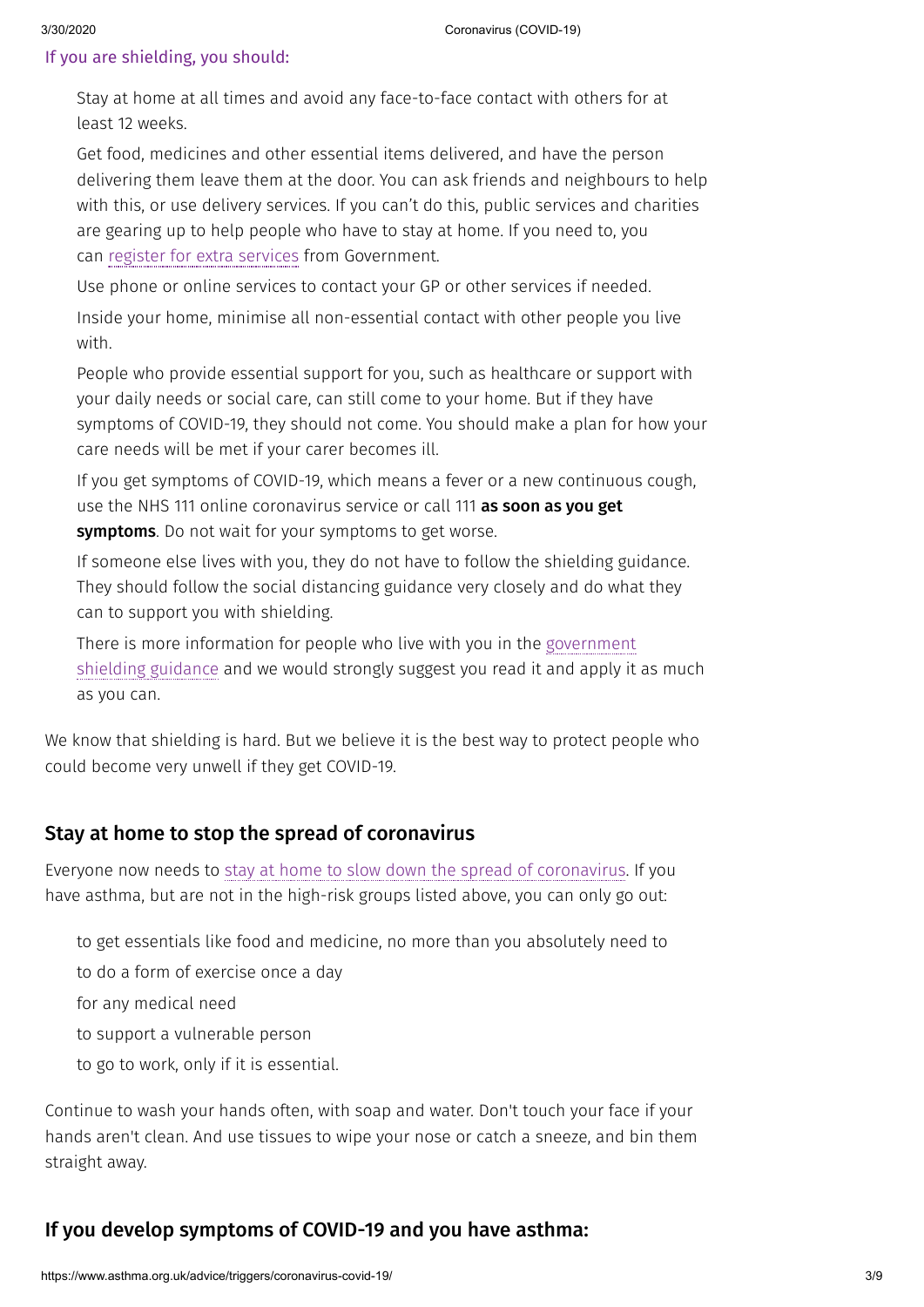#### 3/30/2020 Coronavirus (COVID-19)

You need to stay at home until you are no longer contagious to others. You can find the detailed NHS guidance on how long to stay at home [here](https://www.nhs.uk/conditions/coronavirus-covid-19/self-isolation-advice/).

You don't need to contact 111 to tell them you are staying at home.

If your COVID-19 symptoms don't go away after 7 days, or get worse, or you are having difficulty breathing, call 111 for advice, or 999 if you need emergency care.

Tell them that you have asthma, and if your asthma symptoms are getting worse.

If you get an asthma cough and are not sure whether your cough is a symptom of [COVID-19](https://111.nhs.uk/covid-19) or related to your asthma, please speak to your GP, use the online 111 service or call 111 to ensure that you get the right care.

Keep following your asthma action plan to manage your asthma and so you know what to do if your asthma symptoms get worse. If you are having an asthma attack, call 999 for an ambulance as usual, and tell them you have COVID-19 symptoms.

Carry on taking all your usual asthma medicines as normal.

#### If somebody you live with develops symptoms of COVID-19:

You, and everyone else in your household, need to stay at home for 14 days from the time the first person in your household got symptoms.

If you get symptoms of COVID-19, you need to stay at home for at least 7 days, even if that takes you past the end of the 14 days you have already been at home.

#### <span id="page-3-0"></span>Make sure you can get what you need

You should make plans to help you cope if the spread of the virus causes significant disruption, or if you get symptoms and need to self-isolate. This might include making sure you know how you would get your medicines, food and other essential items if you had to self-isolate, and thinking about how you would stay in touch with friends and family. You should register with your GP surgery for online services like ordering your prescriptions.

Please see the NHS advice on [staying](https://www.nhs.uk/conditions/coronavirus-covid-19/self-isolation-advice/) at home and advice on social [distancing](https://www.gov.uk/government/publications/covid-19-guidance-on-social-distancing-and-for-vulnerable-people/guidance-on-social-distancing-for-everyone-in-the-uk-and-protecting-older-people-and-vulnerable-adults) for more information.

#### <span id="page-3-1"></span>Manage your asthma well to reduce the risk from coronavirus

When people with asthma get respiratory infections, it can set off their asthma symptoms.

The best action you can take is to follow these simple asthma management steps:

Keep taking your preventer inhaler daily as prescribed. This will help cut your risk of an asthma attack being triggered by any respiratory virus, including coronavirus.

Carry your reliever inhaler (usually blue) with you every day, in case you feel your asthma symptoms flaring up.

[Download](https://www.asthma.org.uk/advice/manage-your-asthma/action-plan/) and use an asthma action plan to help you recognise and manage asthma symptoms when they come on.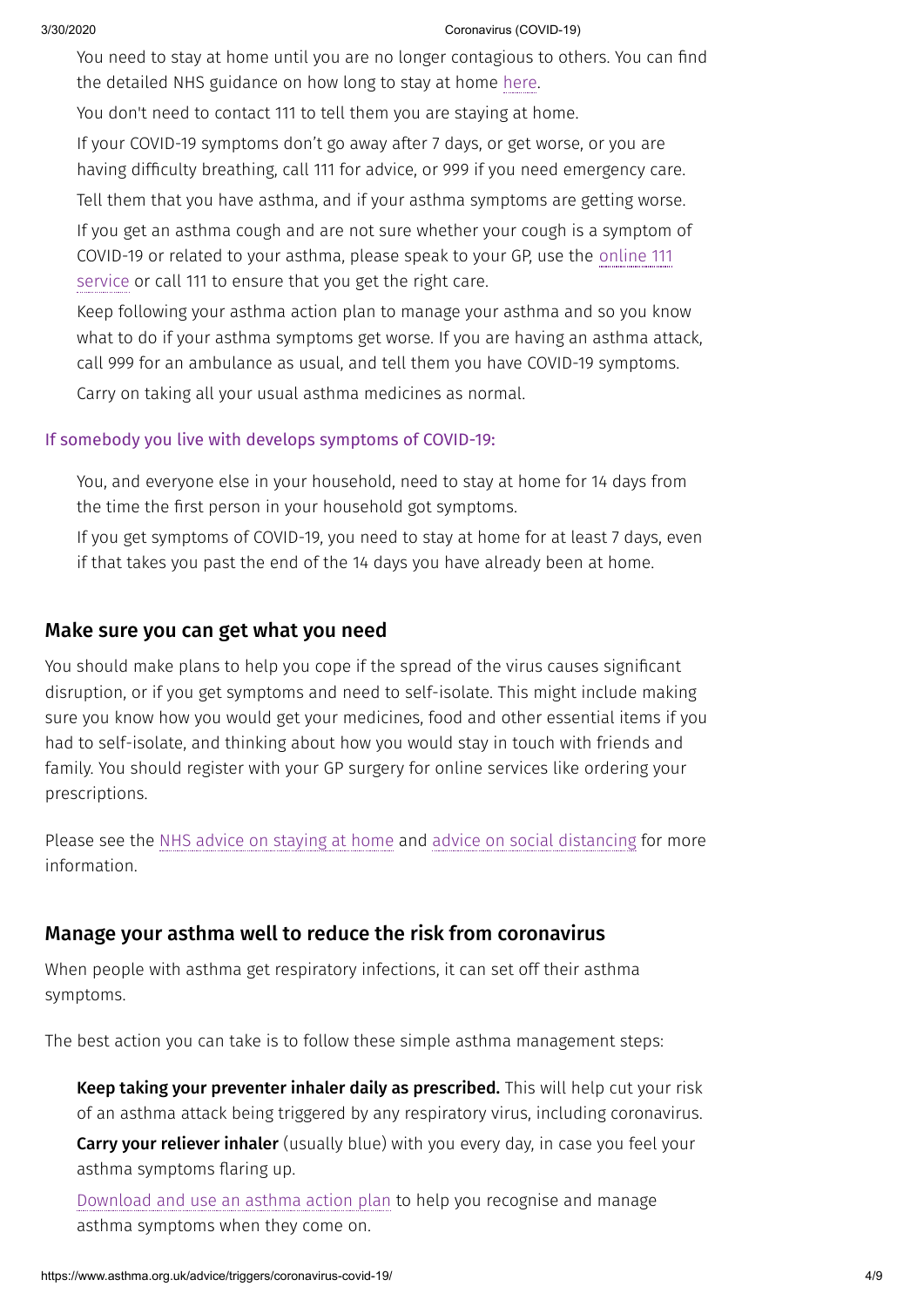Start a peak flow [diary,](https://www.asthma.org.uk/advice/manage-your-asthma/peak-flow/) if you have a peak flow meter. If you don't have a peak flow meter, think about getting one from your GP or pharmacist, as it can be a good way of tracking your asthma and helping to tell the difference between asthma symptoms and COVID-19 symptoms. It can also help your medical team to assess you over the phone or video.

If you come down with flu, a cold, or any other respiratory infection, follow our tips for looking after your [asthma](https://www.asthma.org.uk/advice/triggers/colds-and-flu/) when you're not well.

If you smoke it's vital to quit now as smoking will increase your risk from COVID-19. There's NHS advice on how to give up smoking [here](https://www.nhs.uk/live-well/quit-smoking/nhs-stop-smoking-services-help-you-quit/).

# <span id="page-4-0"></span>What to do if your asthma is getting worse

If your asthma is getting worse and you have [symptoms](https://111.nhs.uk/service/covid-19) of COVID-19, please use the 111 online service or call 111. Don't go to your doctor's surgery.

When you contact 111:

Let them know that you have asthma and that you're getting asthma symptoms.

Explain how often you are using your reliever inhaler and if it's not working completely or lasting for 4 hours.

Follow the instructions given to you by 111.

If your symptoms get worse quickly and you're worried you are having an asthma attack, call 999 and let them know you may have coronavirus and are having an asthma attack. See our [asthma](https://www.asthma.org.uk/advice/asthma-attacks/) attack advice for more information.

If your asthma is getting worse and you don't have symptoms of COVID-19, make an urgent appointment to see your GP as usual. They may ask to speak to you by phone or video. If you have an asthma attack, follow the steps on your action plan and call 999 for an ambulance if you need to.

# <span id="page-4-1"></span>Help if you're feeling anxious

Some people with asthma are telling us they feel anxious and worried about [coronavirus.](https://www.mentalhealth.org.uk/publications/looking-after-your-mental-health-during-coronavirus-outbreak) The Mental Health Foundation has produced a great list of tips to help people cope with anxiety. Ideas include:

Making sure you're looking after yourself, so you feel more able to cope with whatever happens.

Watch out for bad habits like increasing your alcohol consumption. Try to make sure you are getting some exercise

Only looking at reliable sources of information, like the NHS and the gov.uk websites.

Staying connected to friends and family and talking about your worries.

# <span id="page-4-2"></span>What is a high dose of inhaled steroids?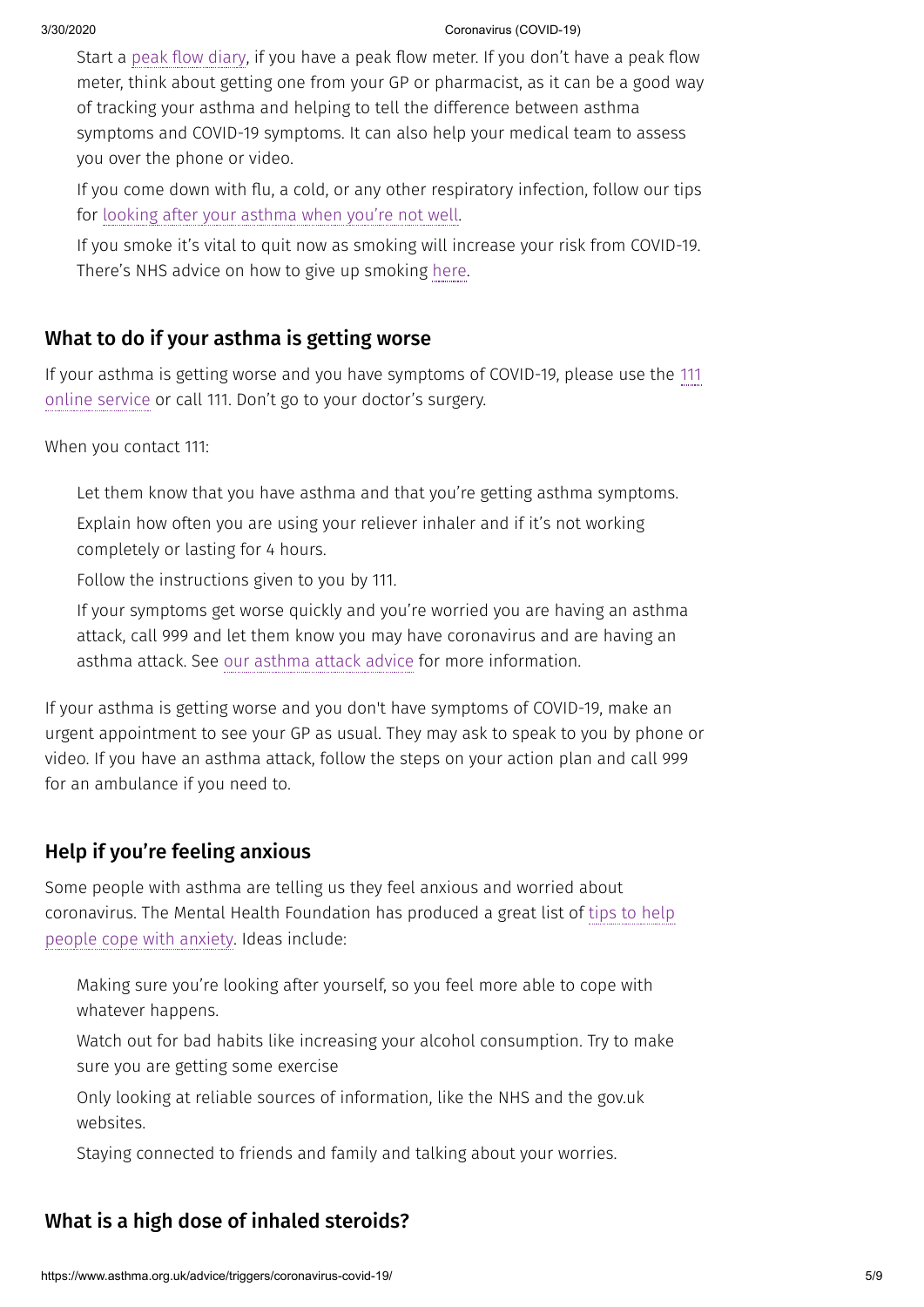#### 3/30/2020 Coronavirus (COVID-19)

Look for the medicine in your inhaler in the list below. If you are on the dose listed or more, then it is considered a high daily dose of steroids. This will help you work out if you need to follow the shielding advice above.

This list comes from the National Institute of Health and Care Excellence's guideline on asthma, which you can find in full [here.](https://www.nice.org.uk/guidance/ng80/resources/inhaled-corticosteroid-doses-pdf-4731528781)

If you have questions or concerns about the inhaler(s) or the dose that you are taking, contact your asthma healthcare team. They are the only people who can prescribe medicines for you or change the dose that you are taking.

Remember it is not the inhaler dose alone that means you need to go into shielding. Check the list [above](https://web.archive.org/web/20200327090123/https://www.asthma.org.uk/advice/triggers/coronavirus-covid-19/#Shielding) for criteria.

#### Inhaled steroid dosages for adults aged 17 years and over

|                                                                                                                                                                                                                                                        | <b>High dose</b>                                     |  |  |  |  |
|--------------------------------------------------------------------------------------------------------------------------------------------------------------------------------------------------------------------------------------------------------|------------------------------------------------------|--|--|--|--|
| Beclometasone dipropionate <sup>1</sup>                                                                                                                                                                                                                |                                                      |  |  |  |  |
| Standard particle CFC-free inhalers                                                                                                                                                                                                                    | 1,200-2,000 micrograms per day in 2<br>divided doses |  |  |  |  |
| Extra-fine particle CFC-free inhalers <sup>2</sup>                                                                                                                                                                                                     | 500-800 micrograms per day in 2 divided<br>doses     |  |  |  |  |
| <b>Budesonide</b>                                                                                                                                                                                                                                      |                                                      |  |  |  |  |
| Dry powder inhalers                                                                                                                                                                                                                                    | 1,000-1,600 micrograms per day in 2<br>divided doses |  |  |  |  |
| Ciclesonide                                                                                                                                                                                                                                            |                                                      |  |  |  |  |
| Metered dose inhaler                                                                                                                                                                                                                                   | 400-640 micrograms per day in 2 divided<br>doses     |  |  |  |  |
| <b>Fluticasone propionate</b>                                                                                                                                                                                                                          |                                                      |  |  |  |  |
| Metered dose and dry powder inhalers <sup>3</sup>                                                                                                                                                                                                      | 600-1,000 micrograms per day in 2<br>divided doses   |  |  |  |  |
| Fluticasone furoate <sup>4</sup>                                                                                                                                                                                                                       |                                                      |  |  |  |  |
| Dry powder inhaler                                                                                                                                                                                                                                     | 200 micrograms as a single daily dose                |  |  |  |  |
| <b>Mometasone furoate</b>                                                                                                                                                                                                                              |                                                      |  |  |  |  |
| Dry powder inhaler                                                                                                                                                                                                                                     | Up to 800 micrograms per day in 2<br>divided doses   |  |  |  |  |
| <sup>1</sup> CFC-containing beclometasone dipropionate MDIs are no longer available, so are<br>not included. The MHRA advises that beclometasone dipropionate CFC-free inhalers<br>should be prescribed by brand name (Drug safety update, July 2008). |                                                      |  |  |  |  |

https://www.asthma.org.uk/advice/triggers/coronavirus-covid-19/ 6/9  $2$  Extra-fine particle CFC-free inhalers include brands such as Qvar and Fostair, which are more potent than standard particle CFC-free inhalers. Fostair and Fostair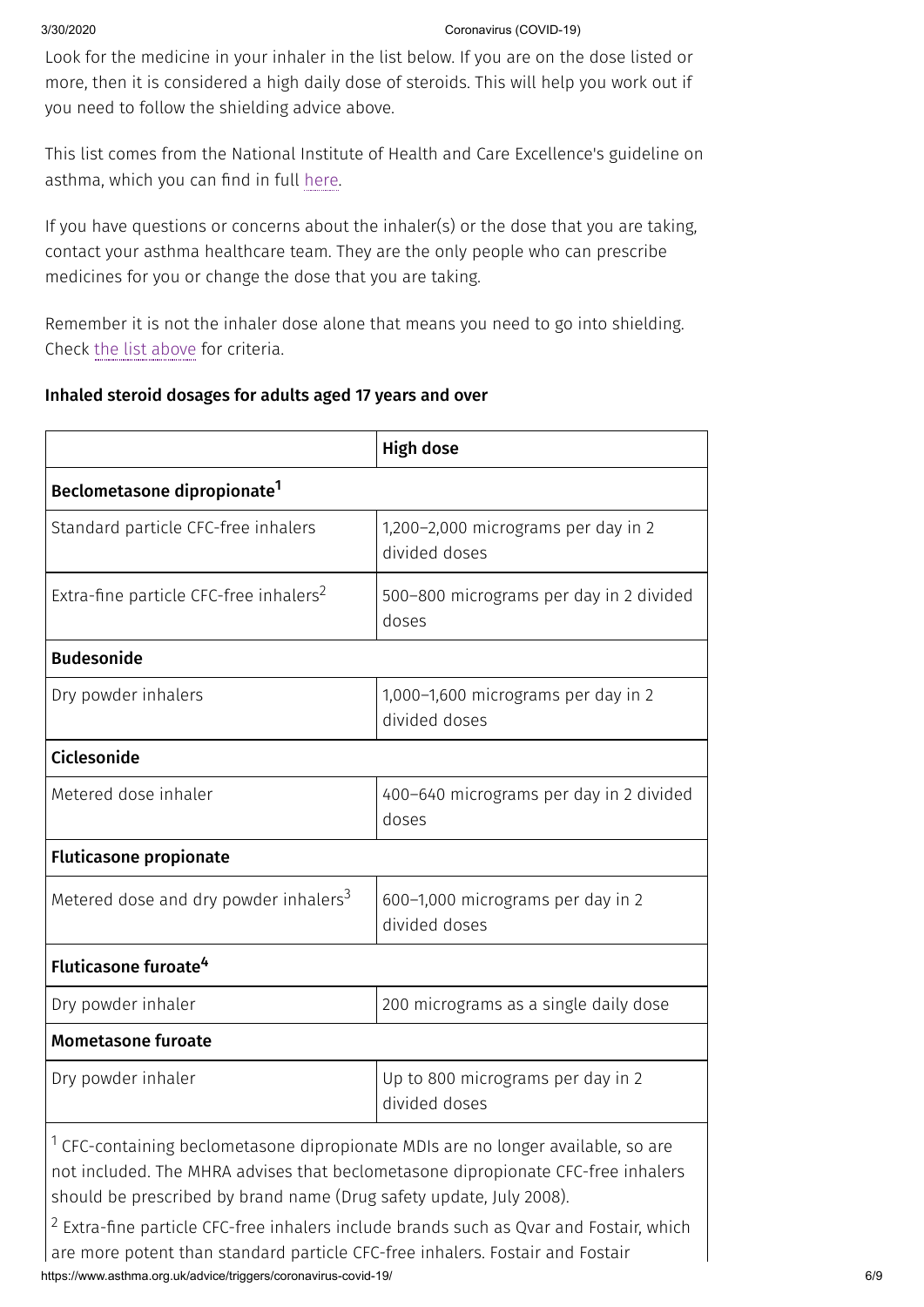p p

#### 3/30/2020 Coronavirus (COVID-19)

NEXThaler are combination products containing beclometasone dipropionate with formoterol. The manufacturer's SPC and the BNF indicate that 100 micrograms of beclometasone dipropionate via Qvar products are approximately equivalent to 200– 250 micrograms of beclometasone dipropionate in standard particle CFC-free inhalers, and 200–250 micrograms of budesonide; 100 micrograms of beclometasone dipropionate via Fostair products are equivalent to 250 micrograms of beclometasone dipropionate in standard particle CFC-free inhalers.

<sup>3</sup> Flixotide Evohaler and Flixotide Accuhaler are licensed up to 2,000 micrograms per day (in 2 divided doses), which is approximately equivalent to 4,000 micrograms per day of budesonide. The manufacturer's SPC advises that, because of the risk of systemic effects, doses of fluticasone propionate above 1,000 micrograms per day should be prescribed only for adults aged 17 years and over with severe asthma where additional clinical benefit is expected, demonstrated by either an improvement in pulmonary function and/or symptom control, or by a reduction in oral corticosteroid therapy.

 $4$  At the time of publication (July 2018), fluticasone furoate was available only in a combination product, Relvar Ellipta (fluticasone furoate with vilanterol). The manufacturer's SPC states that in people with asthma, fluticasone furoate 100 micrograms once daily is approximately equivalent to fluticasone propionate 250 micrograms twice daily, and fluticasone furoate 200 micrograms once daily is approximately equivalent to fluticasone propionate 500 micrograms twice daily. See also the NICE evidence summary Asthma: fluticasone furoate/vilanterol (Relvar Ellipta) combination inhaler (2014).

|                                                    | Paediatric high dose                             |  |  |  |  |
|----------------------------------------------------|--------------------------------------------------|--|--|--|--|
| Beclometasone dipropionate <sup>1</sup>            |                                                  |  |  |  |  |
| Standard particle CFC-free inhalers                | 500–800 micrograms per day                       |  |  |  |  |
| Extra-fine particle CFC-free inhalers <sup>2</sup> | 300–400 micrograms per day in 2 divided<br>doses |  |  |  |  |
| <b>Budesonide</b>                                  |                                                  |  |  |  |  |
| Dry powder inhalers                                | 500–800 micrograms per day in 2 divided<br>doses |  |  |  |  |
| Ciclesonide                                        |                                                  |  |  |  |  |
| Metered dose inhaler <sup>3</sup>                  | 240-320 micrograms per day in 2 divided<br>doses |  |  |  |  |
| <b>Fluticasone propionate</b>                      |                                                  |  |  |  |  |
| Metered dose and dry powder inhalers <sup>4</sup>  | 250–400 micrograms per day in 2 divided<br>doses |  |  |  |  |

#### Inhaled steroid dosages for children aged 5 to 11 years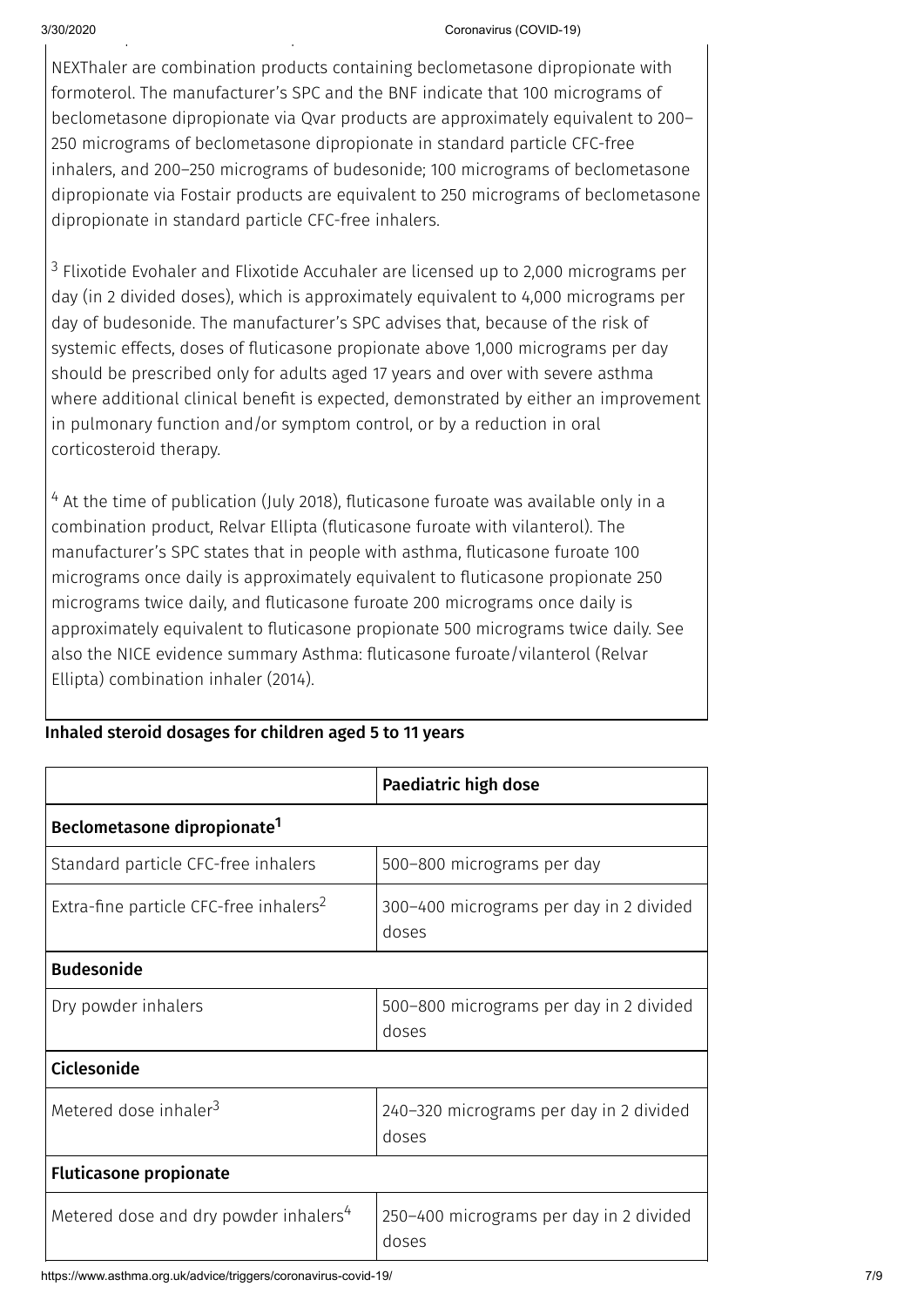$1$  CFC-containing beclometasone dipropionate MDIs are no longer available, so are not included. The MHRA advises that beclometasone dipropionate CFC-free inhalers should be prescribed by brand name (Drug safety update, July 2008).

 $2$  Extra-fine particle CFC-free inhalers include brands such as Qvar, which are more potent than standard particle CFC-free inhalers. The manufacturer's SPC and the BNF indicate that 100 micrograms of beclometasone dipropionate via Qvar products are approximately equivalent to 200–250 micrograms of beclometasone dipropionate in standard particle CFC-free inhalers, and 200–250 micrograms of budesonide. At the time of publication (July 2018), Qvar products did not have UK marketing authorisations for use in children aged under 12 years (see notes on page 1). Dosages in this table are based on Global Initiative for Asthma (GINA) 2018 recommendations for children aged 6 to 11 years.

 $3$  At the time of publication (July 2018), ciclesonide (Alvesco) did not have UK marketing authorisation for use in children aged under 12 years (see notes on page 1). Dosages in this table are based on Global Initiative for Asthma (GINA) 2018 recommendations for children aged 6 to 11 years.

 $4$  At the time of publication (July 2018), the only licensed dosage of fluticasone propionate for children aged 4 to 11 years via the combination products Seretide Accuhaler and Seretide Evohaler (fluticasone propionate with salmeterol) was 200 micrograms per day in 2 divided doses.

## We hope you have found this content useful

Our team of health experts is working tirelessly on a daily basis to provide the latest and most up to date health advice concerning Coronavirus (COVID-19) for people with asthma.

Record numbers of people now need our support. As a charity our help and advice are only possible thanks to kind donations from people like you.

If you can and are able, please [donate](https://action.asthma.org.uk/page/57925/donate/1?ea.tracking.id=Wiki) now.

|    | Donate   |         |           |           |  |
|----|----------|---------|-----------|-----------|--|
| ж. |          |         |           |           |  |
|    |          |         |           |           |  |
|    | Facebook | Twitter | Pinterest | Copy Link |  |

# Speak to an asthma expert nurse on our helpline **[0300](tel:0300 222 5800) 222 5800**